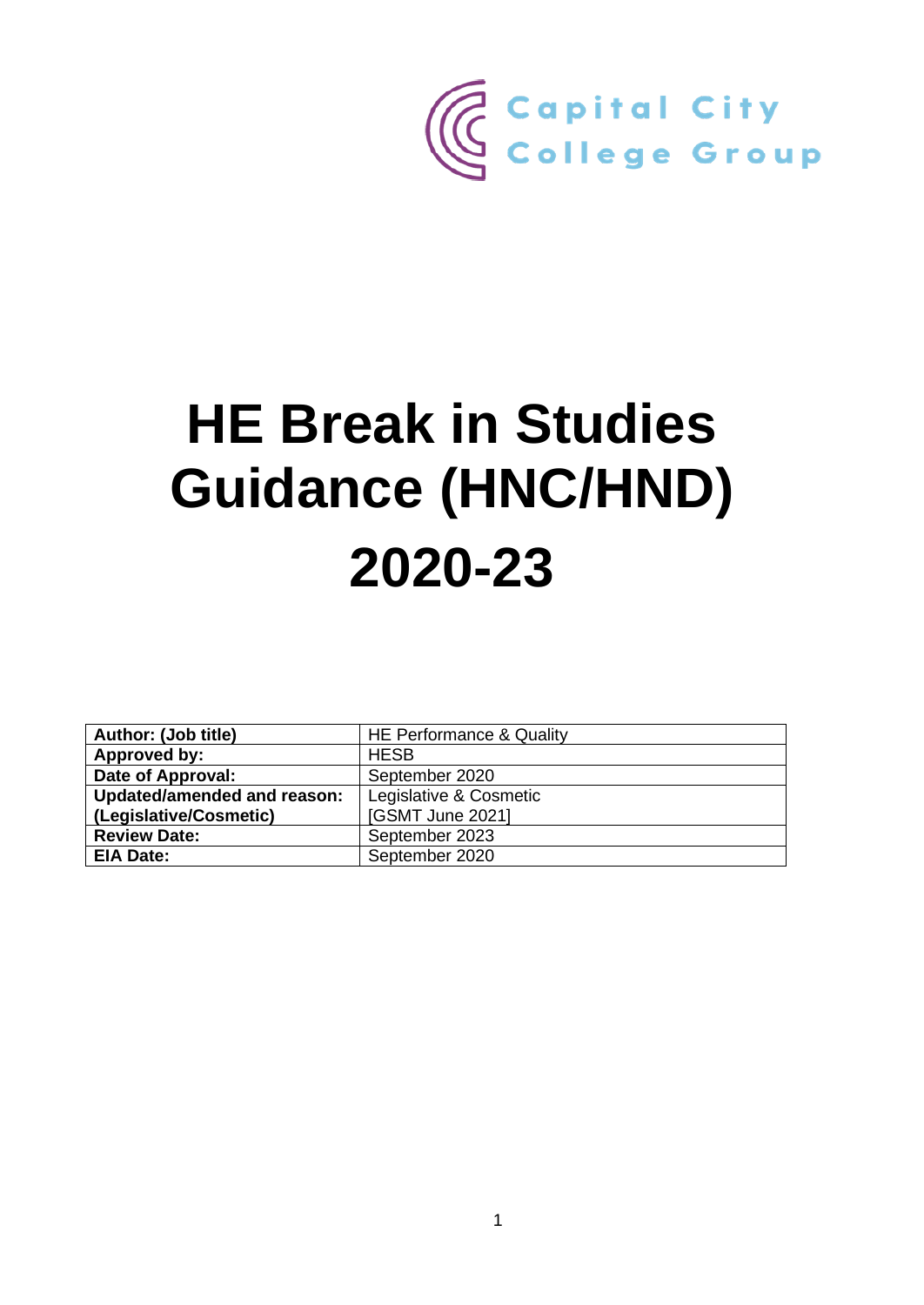## **HE BREAK IN STUDIES Guidance & Form**

#### **Scope**

The **HE Break in Studies Request Form** is only for use by students studying on Pearson Higher Education qualifications (HNC/HND) at Capital City College Group (City & Islington College, CONEL, Westminster Kingsway College) who wish to take a break or interrupt their programme of studies.

If you are studying on a Foundation Degree or BA (Hons) or BA Top Up, your validatinguniversity may require the use of its own application form in applying its academic regulations. Refer to your HE Student Handbook for more details and discuss your concerns in good time with your personal tutor. Please read the financial and visa implications below as they may still apply to you.

#### **Guidance – stages**

A student who wishes to take a break or interrupt their studies can do so at any point during the academic year. A break in studies will only be permitted for a maximum of one year (**364**days).

- 1. **You MUST discuss your situation with your course tutor as soon as possible** who will be best placed to advise you of your options. If you decide to go ahead, youmust then complete the Break in Studies Request Form and submit it to the Head of School for consideration.
- 2. Once received, an acknowledgement will be emailed to you by the Head of School.
- 3. We aim to ensure that you receive a written decision within 14 working days of submittingyour request. However, please note that until you receive a decision, you will still be enrolled on your programme and will be expected to attend classes and complete any assignments due.
- 4. If a break in studies is agreed, the Head of School should:
	- a. *Sign the HE Break in Studies Request Form* and inform the student of the approval. [If the request has not been approved, the student must be informedof the reason.]
	- *b. Return the signed form to the* course manager to support Assessment Boardprocesses and student monitoring.
	- c. *Complete a break in learning form on the Track Hub.* This form ensures thatCentre Registry teams (CIC Registry/CONEL MI /WKC WebReg) will changethe student's status accurately on EBS.
	- *d. Inform the CCCG Student Loans Team*

#### **Submission of Work/ Assessment Board**

Any units you have completed before the break in study would be considered at the nearest Assessment Board. You would not be able to submit any work once the break in study starts.

If a mitigating circumstances request has been submitted – a break in study is usually due to mitigating circumstances that need time to resolve - the break in study will override this. Once a break in study starts no further work can be submitted until the break in study is completed and the student returns.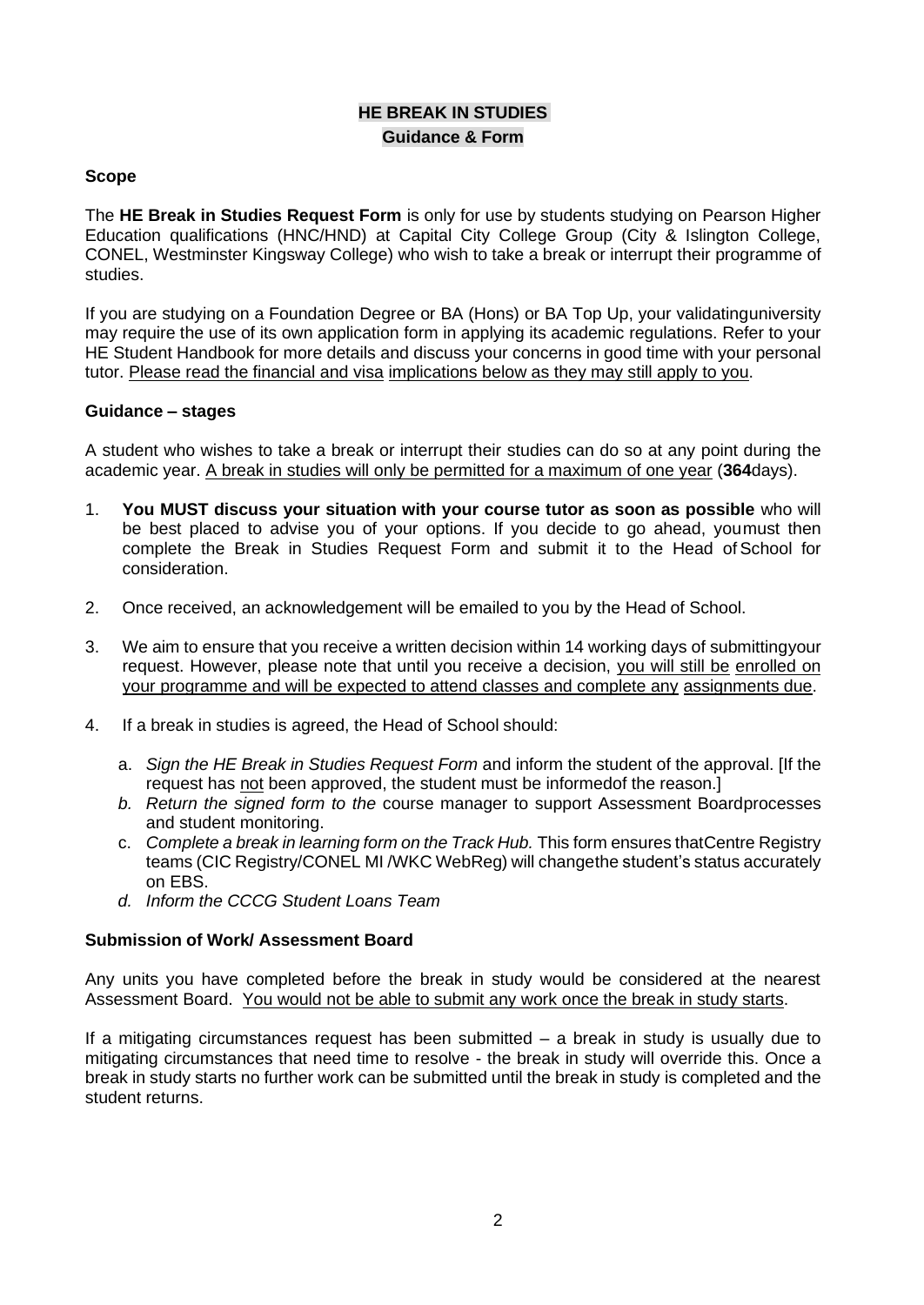#### **Financial Implications**

You should be aware that your student funding arrangements may be affected so you are advised to seek advice from Student Finance England **before** you formally request a break instudies. You will need to ask the difference a 'break in studies' or a 'withdrawal' will make in terms of your student loan interest and repayments. If you are receiving a maintenance loan, you will need to ask what the terms of your repayment will be. For further support, please contact the CCCG Student Loans team: [studentloanqueries@capitalccg.ac.uk.](mailto:studentloanqueries@capitalccg.ac.uk)

### **Visa Implications**

**EU students with settled/ pre-settled status who meet the residence test\*** will be classed as a 'home' fee paying student for Higher Education courses in England for the 21/22 academic year and may be eligible to receive student finance. EU students who fall within this category should follow the standard procedure for break in studies policy. Students in this category should be aware that if they stay outside of the UK for a continuous period of time (2 years for pre-settled status or 5 years for settled status) they will automatically loose their status. This would have an affect on fee status and student finance support when they return to their studies. From August 2021 EU students without settled/ pre-settled status will be classed as overseas/ international students.

*\* Non-UK Nationals must have been ordinarily resident in the UK/ EEA/ Switzerland for at least 3 years prior to the first day of the first year of their course and have Pre/Settled status under the EUSS. UK and Irish Nationals do not need Pre/Settled status but do need to meet the 3 years residency criteria.*

**International students with a Tier 4/ Student Route visa** seeking to take a break from their studies will be required by the Home Office to leave the UK for the period of the break from their studies and reapply for a visa before returning to the UK. The College is legally obliged to inform the Home Office of your break in studies. The college's Home Office Sponsor Licence is subject to inspection, quotas and continuing to meet an eligibility criteria. As such we cannot guarantee we will be in a position to sponsor the visa of a student who wishes to return from a break in studies at the time it is requested, and cannot take responsibility if this prohibits them from returning to their studies. Please seek advice from the International Office.

#### **Re-enrolment**

You are expected to re-enrol at the college to continue your studies to the completion of youraward. If you do not re-enrol following your period away from your studies within a year (364 days), you will be considered to have **withdrawn** from the course.

From time to time, changes may be made to the programme of study which will be in the best interests of the students. Efforts will be made to contact any student on a break in studies for consultation regarding any changes, but you accept that you may return to an amended programme following a break in studies.

Once you have taken a break from your studies you will not be able to access College library facilities and other resources as your College ID card will have been deactivated. **You must reenrol when you return to the College in order for your ID card to be reactivated**.

#### **Further Guidance for Curriculum and Registry Staff**

i. Following a short break in studies, a determination needs to be made by the curriculum staff whether the student can complete the course within the original planned end date. If so, then the learner's status can be turned back to **active** at the end of the break.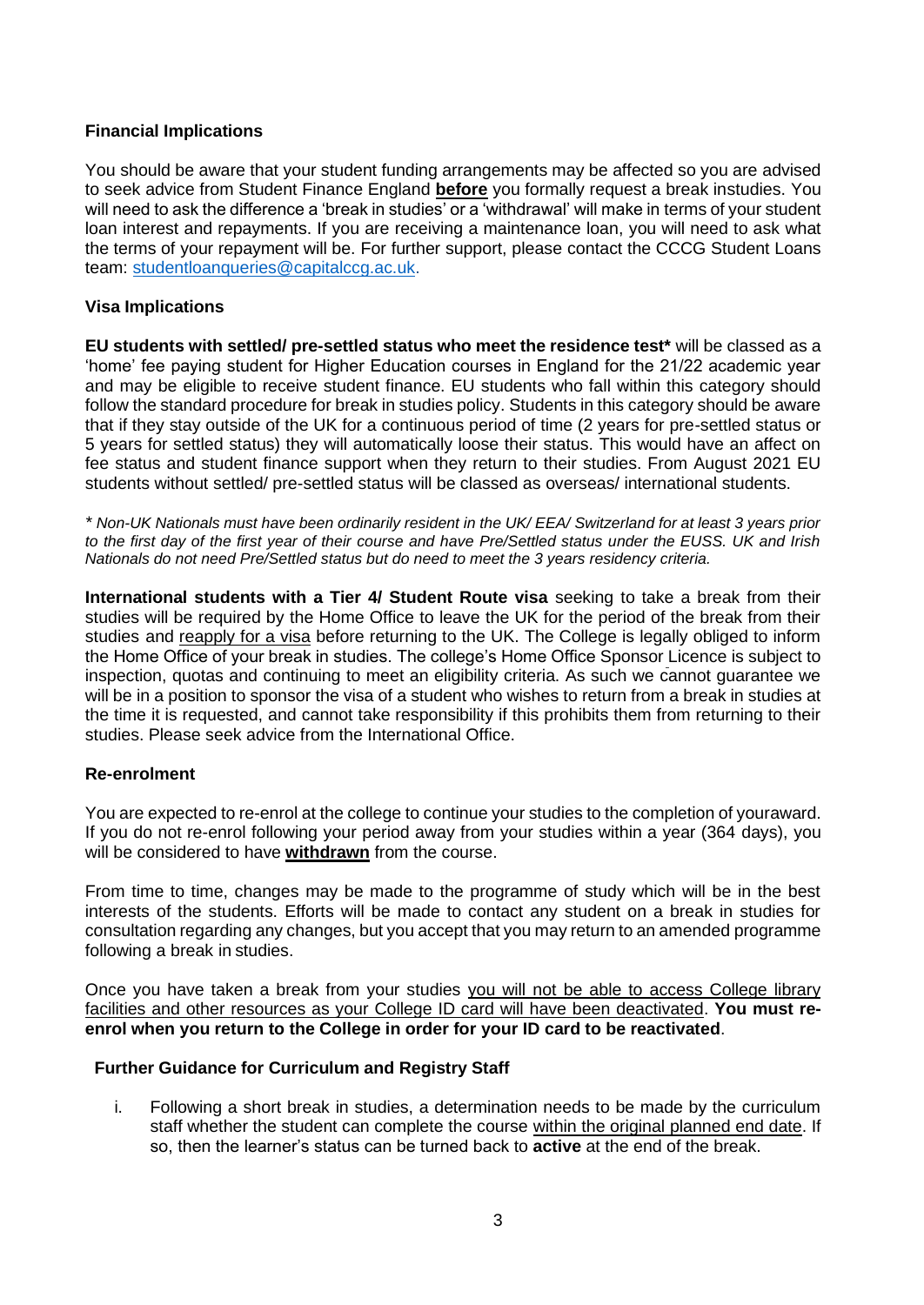- ii. If not, then the student will require a new learning aim (course code). The start date will be the date that learning resumed with a revised end date. \*\*However, the student's **Original Learning Start Date** should be entered against the new course code as this will enable the system (ILR/Proachieve) to know that a break in learning has ended\*\*. Please contact MIS for further information.
- iii. The student **must** return onto the same learning aim within a year (364 days) of taking a break. If not, then the student must be withdrawn.
- *iv. During a break in studies maintenance loans and tuition fees stay live for 364 days. This means that you do not have to reapply so long as you return to the same course and level. Tuition fees and maintenance loans continue to accrue interest during your break in studies. You start to repay your loan/s once your earnings reach* £27,295*. (SLC guidance 21/22 and subject to change)*
- *v. If a student is withdrawn, they will have to repay any overpayment of maintenance loan immediately. Depending on the reason for withdrawing a student may be eligible for an additional 60 days of maintenance loan, it is worth checking with Student Finance England. The team who deals with loans within the Group need to be notified so that they complete the correct change of circumstances form.*